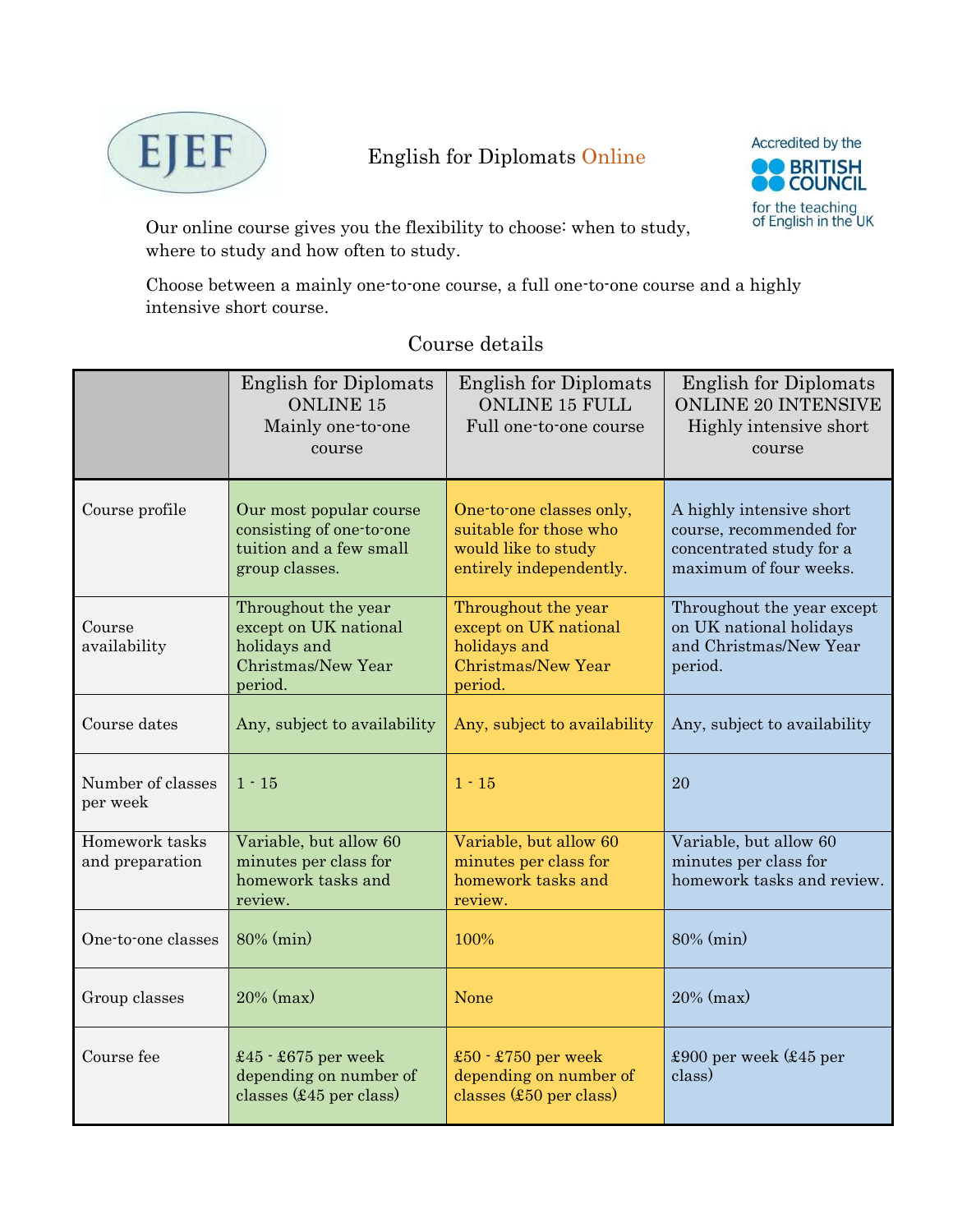## Your Questions

### • What time are the classes?

Class times will be arranged according to your availability. Most classes take place on weekdays between 8:00 and 16:00 BST (9.00 and 17.00 GMT)

#### • How long is each class?

Each class is 50 minutes in length. Some group classes are 60 minutes long. There is a break between classes.

#### How much homework will I have?

Preparation for each class is important. The amount of homework varies from class to class, but typically we would recommend allowing one hour per class for review and homework.

### Where can I obtain more information?

Contact Teruko Iwanaga on info@ejef.co.uk to discuss course details or to arrange an online chat and assessment.

#### • How do I apply for a course?

Contact Teruko Iwanaga on info@ejef.co.uk for an application form.

#### • How can I pay for my course?

After booking your course, we will send you an invoice. We would ask that payment be made before your course starting date.

• Can I cancel or reschedule a class?

In the case of urgent matters, such as an unexpected work appointment, you may reschedule or cancel a class with 24 hours' notice. If less than 24 hours' notice is given, we regret that we cannot reschedule the class or reimburse the class fee.